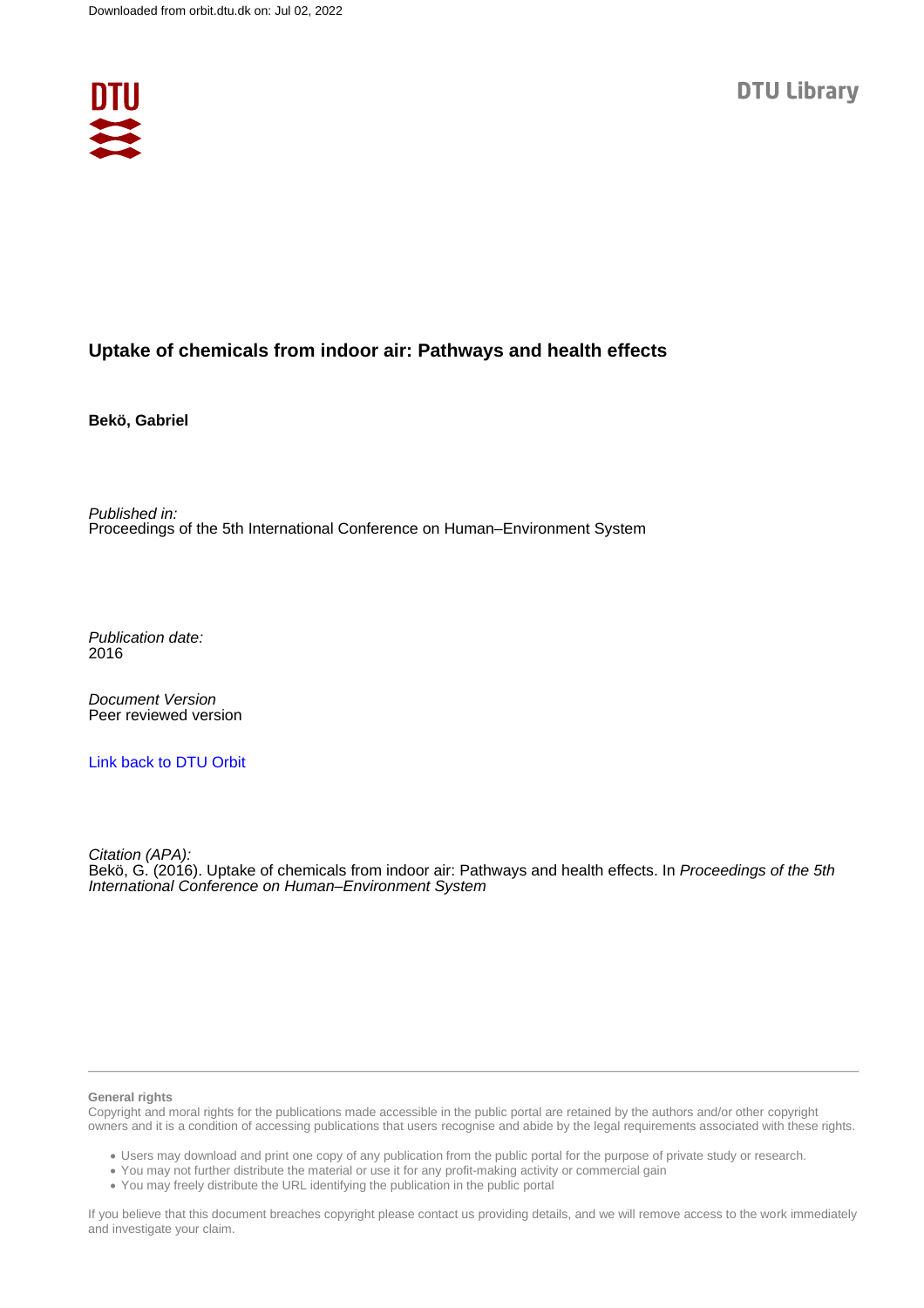# **UPTAKE OF CHEMICALS FROM INDOOR AIR: PATHWAYS AND**

# **HEALTH EFFECTS**

Gabriel Bekö<sup>1)</sup>

1) International Centre for Indoor Environment and Energy, Department of Civil Engineering, Technical University of Denmark, 2800 Lyngby, Denmark

### **ABSTRACT**

Building occupants are exposed to manufactured chemicals. Exposure in the indoor environment can occur via non-dietary ingestion (e.g. indoor dust), inhalation and dermal absorption including dermal uptake directly from air. The extent of dermal uptake from air has been previously studied for volatile organic compounds (VOC). Not much is however known about its role for semivolatile organics (SVOC) and therefore this exposure pathway is often neglected in exposure assessments. Dermal uptake received attention with regards to contact transfer from contaminated surfaces. Recent modeling efforts however indicate that direct uptake of certain semivolatile organic compounds from air may occur. Experimental verification of this hypothesis is emerging. Recent studies have demonstrated that dermal uptake of certain phthalates directly from air can be comparable to or larger than the corresponding intake from inhalation. Further experiments have been conducted with nicotine and the results are similar. Some of the SVOCs present indoors may have adverse health effects or are categorized as potential endocrine-disrupting compounds. It has been suggested that the health effects of a chemical may depend on the pathway of exposure. However, studies that investigate the health consequences of dermal uptake of SVOCs from air are lacking.

**Keywords:** Exposure pathways, Indoor environment, Endocrine disrupting chemicals

# **1. BACKGROUND**

Certain semivolatile organic compounds (SVOC) are known to be developmental and reproductive toxicants. Indications exist that they may impact genital development, semen quality, children's neurodevelopment, thyroid function, onset of puberty in females and other health endpoints (Jurewicz and Hanke, 2011; Whyatt et al., 2012). Dietary ingestion and inhalation have long been assumed to constitute the major routes of exposure to these chemicals. For example, while dietary ingestion has been believed to constitute the major source of exposure to high molecular weight phthalates, recent studies indicate that diet is not the dominant exposure pathway for lower molecular weight phthalates. Koch et al. (2013) measured the urinary phthalate metabolites of human subjects over a 48 hour period of strict fasting. They concluded that non-dietary pathways were the major exposure pathways for lower molecular weight phthalates. The same conclusion was drawn by Fromme et al. (2013). The pathways of exposure in the indoor environment are non-dietary ingestion, inhalation and dermal absorption. Dermal exposure through the use of personal care products and dermal contact can add to the total intake of certain SVOCs (Wormuth et al., 2006; Guo and Kannan, 2011). For example, systematic uptake of phthalates through skin after topical application was shown to be an important route of exposure (Janjua et al., 2007; 2008). However, direct air-to-skin transdermal uptake has been overlooked until recently. There is a limited number of experiments from the past decades that focused on direct uptake of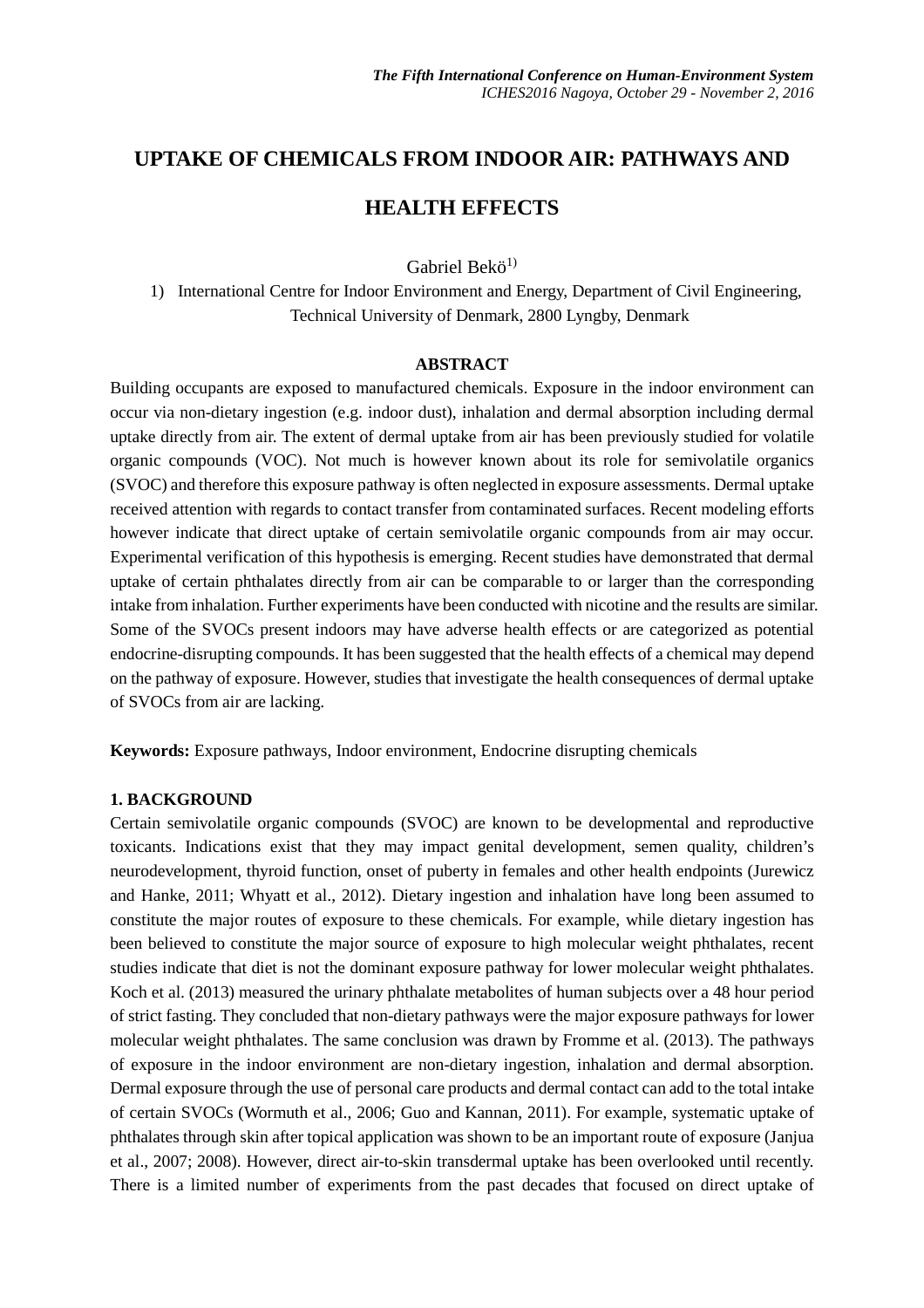chemicals through the skin. These studies investigated the transdermal exposure to vapors of *volatile* organic compounds.

Earlier experiments include cases in which the whole body of a human subject has been exposed and cases in which only an arm or hand has been exposed. Dutkiewicz and Piotrowski (1961) estimated that dermal absorption of aniline vapors accounted for 47-64% of a resting person's aggregate aniline intake. Piotrowski (1967) more fully described experiments in which both naked and dressed men were exposed to nitrobenzene vapors in a chamber while breathing clean air. About half as much vapor was absorbed through the skin as through the lungs. Piotrowski (1971) conducted similar chamber experiments in which the entire bodies of seven men were exposed to phenol vapors; the dermal absorption rate averaged 70% of the inhalation rate. Kežić et al. (1997) report a study in which five volunteers had their forearm enclosed in a cylinder containing vapors of either 2-methoxyethanol or 2-ethoxyethanol. Based on the urine concentrations of the metabolites, the authors estimated that skin uptake would be approximately 120% of inhalation uptake for 2-methoxyethanol and 70% of inhalation uptake for 2 ethoxyethanol. Johanson and Boman (1991) exposed volunteers to 50 ppm 2-butoxyethanol (BE) vapor. During the first two hours period the subjects were exposed by mouth only via a respiratory valve connected by tubes to the exposure chamber. During the second exposure period the men were exposed by skin only while sitting inside the exposure chamber, naked except for shorts, and wearing a respiratory protection mask supplied with compressed air. The calculated uptake rate for BE was about three to four times higher during dermal exposure than during inhalation exposure. The authors suggested that dermal uptake of BE accounts for about 75% of the total uptake during whole body exposure. These studies however focused on volatile organic compounds, not semivolatiles, which are of increasing concern in the indoor environment.

### **2. INITIAL STUDIES INDICATING DERMAL UPTAKE OF SVOCS FROM AIR**

Few studies indicate the importance of the dermal pathway for a subset of SVOCs based on estimates derived from mechanistic models (Xu et al. 2009; 2010). Weschler and Nazaroff (2012; 2014) have estimated transdermal uptake of various organic compounds from the gas phase using idealized mass transport considerations. They have concluded that air-to-skin transdermal uptake is a potentially important pathway for lower molecular weight semivolatile compounds.

Using the approach described by Weschler and Nazaroff (2012), Bekö et al. (2013) calculated for 431 Danish children between 3 and 6 years old the total daily intakes of selected phthalate esters based on levels of phthalate metabolites measured in their urine. Additionally, for each child the intakes attributable to exposures in the indoor environment via dust ingestion, inhalation and dermal absorption were estimated from the phthalate levels in the dust collected from the child's home and daycare center. It was concluded that dermal absorption was the major pathway by which diethyl phthalate (DEP), di(nbutyl) phthalate (DnBP) and di(isobutyl) phthalate (DiBP) entered the bodies of the children, while inhalation was roughly 1/10th the dermal pathway and dust ingestion contributed even less. Dermal absorption also constituted a substantial fraction of the total intake derived from urinary metabolite levels. Furthermore, the authors estimated that transdermal exposure to DiBP alone may exceed tolerable daily intake levels (TDI set by the European Food Safety Authority) for a number of the children. These results illustrate the potential significance of dermal exposure to phthalates in the indoor environment (Figure 1).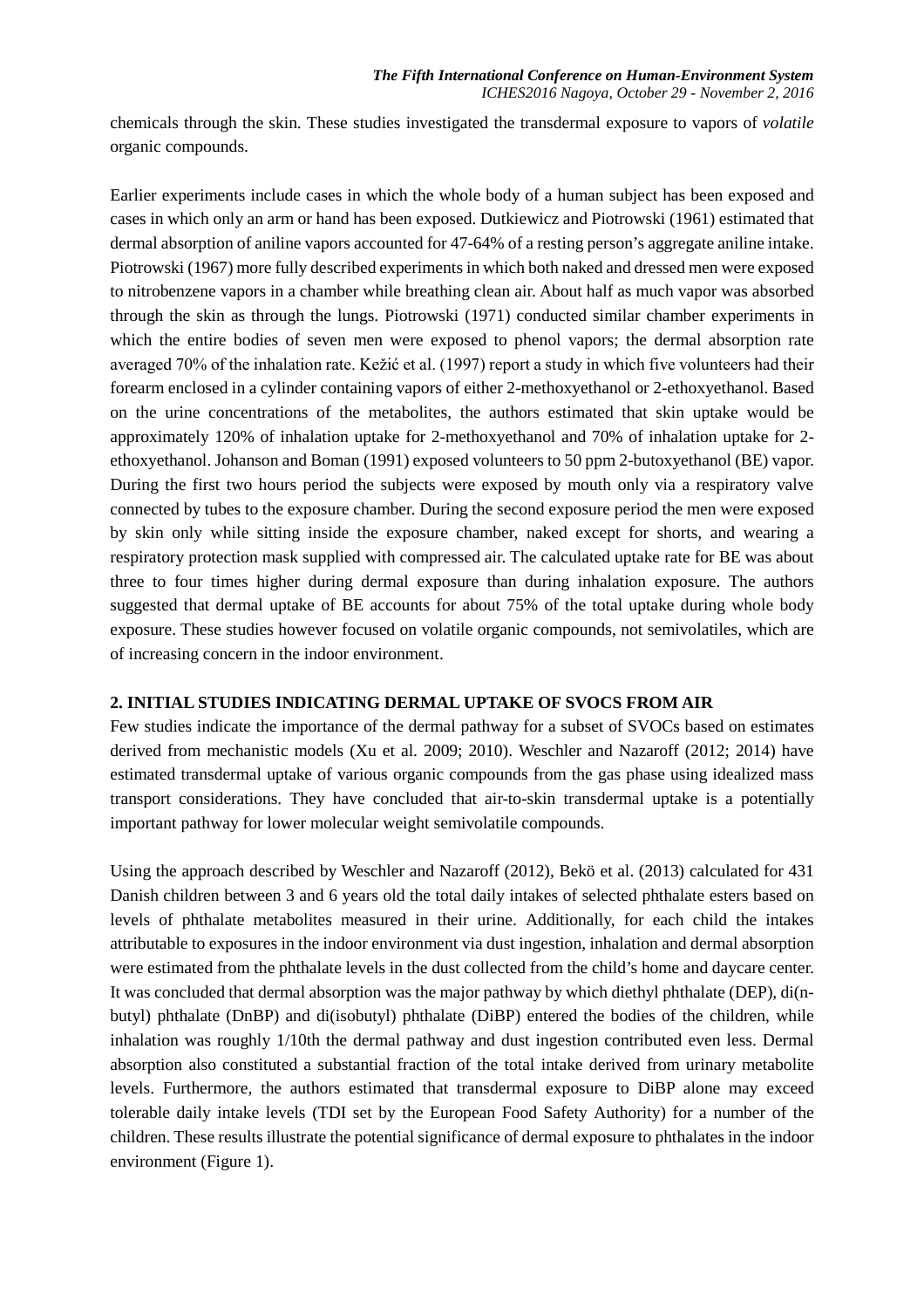

Figure 1. Contribution of each exposure pathway in the indoor environment to the total daily intake estimated from urinary metabolite concentrations (adapted from Bekö et al., 2013).

Gaspar et al. (2014) concluded that dermal absorption of gas-phase dibutyl phthalate (DBP) was the dominant route of exposure, with median percent contribution to nondietary exposure between 80 and 86%, depending on the age group. Inhalation was the second most dominant route of exposure (median percent contribution = 11−14%), with nondietary ingestion and dermal absorption via dust adhered to skin playing smaller roles. Gas-phase absorption was not significant for DEHP exposure.

Gong et al. (2015) concurrently collected handwipes and urine samples from 39 Beijing children (5–9 years). They measured the levels of five phthalates in the handwipes and the concentrations of eight corresponding metabolites in urine. Significant associations were found between the parent phthalates in handwipes and their monoester metabolites in urine for DiBP, DnBP, BBzP (butyl benzyl phthalate) and DEHP (di(2-ethylhexyl) phthalate). The authors estimated that dermal absorption contributed between ~5% and ~20% to total uptake.

## **3. RECENT EXPERIMENTS**

Improved understanding of metabolism and elimination of SVOCs allows us to estimate total daily intakes, from all pathways and sources, based on concentrations of parent compounds or their metabolites in urine. Studies often use human biomonitoring to determine the total intake or intake from a specific source such as diet or personal care products (Rudel et al., 2011; Romero-Franco et al., 2011). Using human subject experiments under controlled laboratory conditions coupled with biomonitoring, the fraction of the total SVOC intake attributable to a specific exposure pathway can be isolated. Such studies are however rare.

Weschler et al. (2015) recently conducted the first experimental study investigating the contribution of transdermal exposure to total intake of two SVOCs – the phthalates DEP and DnBP. Six human subjects were exposed for six hours in a chamber to air containing known concentrations of DEP and DnBP. In one set of experiments the subjects, clothed in only shorts, wore a hood and breathed phthalate free air. In another set of experiments the subjects were exposed without wearing a hood. Metabolites of DEP and DnBP were measured in urine. The study experimentally demonstrated for the first time that dermal uptake directly from air can be a meaningful exposure pathway for phthalates. For DEP, the median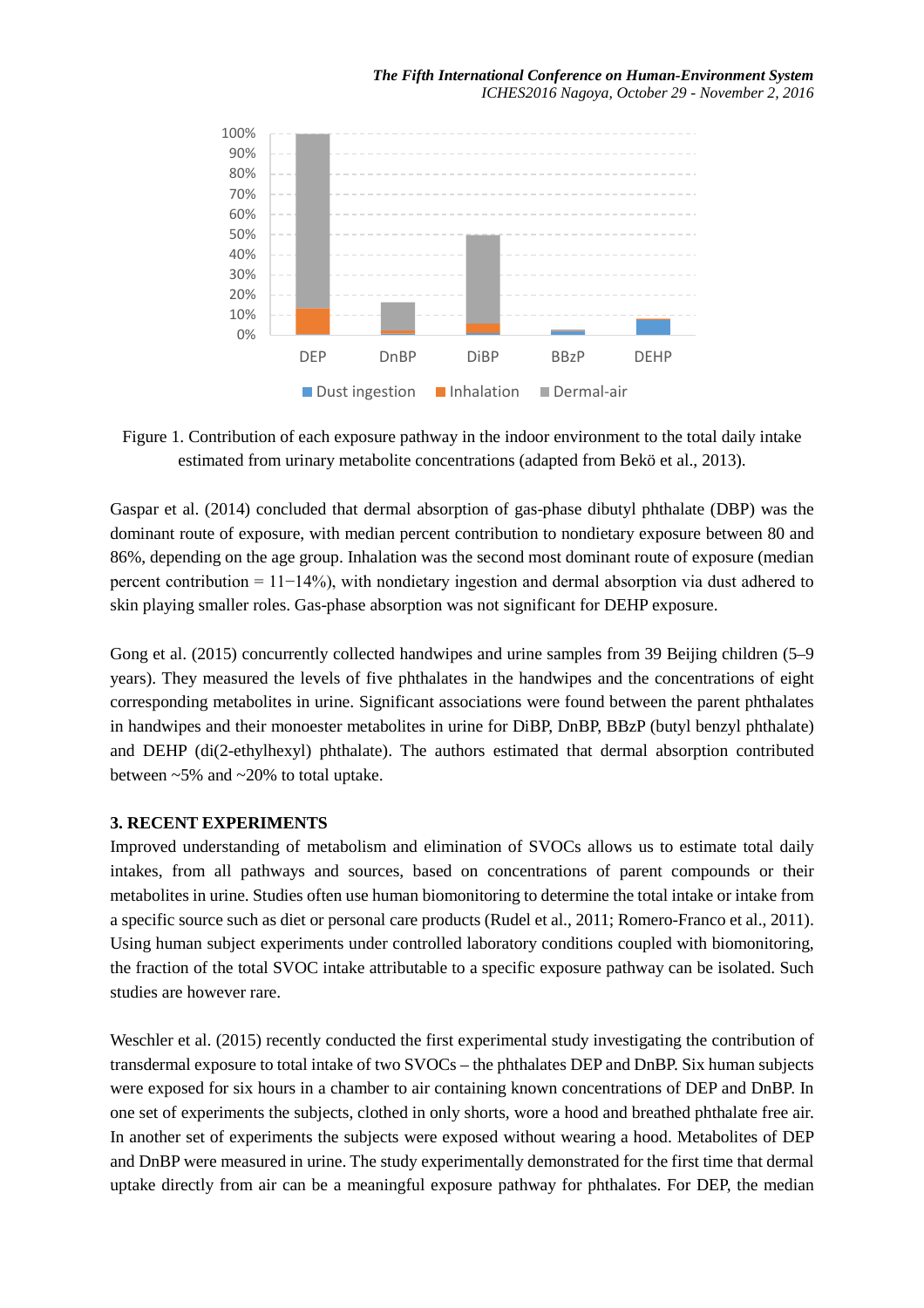#### *The Fifth International Conference on Human-Environment System ICHES2016 Nagoya, October 29 - November 2, 2016*

normalized dermal uptake directly from air was  $4.0 \mu g/(\mu g/m^3)$  in air) compared with an inhalation intake of 3.8 μg/(μg/m<sup>3</sup> in air). For DnBP, the median dermal uptake from air was 3.1 μg/(μg/m<sup>3</sup> in air) compared with an inhalation intake of 3.9  $\mu$ g/( $\mu$ g/m<sup>3</sup> in air). This study has demonstrated that for human participants following a 6-hr dermal-only exposure to elevated gas-phase concentrations of DEP and DnBP, the levels of the metabolites MEP (metabolite of DEP), MnBP, and 3OH-MnBP (both metabolites of DnBP) in urine samples collected over the next 2 days were roughly half those measured in urine samples following a 6-hr dermal plus inhalation exposure.

Although the urine concentrations of MEP, MnBP, and 3OH-MnBP peaked shortly after the participants left the chamber, the urine concentrations were still two or more times greater than background 40 hr after leaving the chamber. This indicated a lag between dermal absorption and uptake into the blood, which would not be anticipated for ingestion or inhalation. Additionally, the ratios of dermal uptake to inhalation intake for DEP and DnBP in Weschler et al. (2015) were smaller than obtained in the modeling studies of Bekö et al. (2013) and Gaspar et al. (2014), which used the steady-state approach. This has been attributed to the fact that the participants were exposed to elevated levels of DEP and DnBP for only 6 hr, whereas dynamic modeling indicates that much longer time would be required to reach steadystate and maximal uptake via the dermal pathway in comparison to the inhalation pathway. Moreover, at the time the participants left the chamber, a large fraction of the DEP and DnBP absorbed by the skin was predicted to be still in the skin. These compounds in the skin can desorb to air and the clothing the participants wore after exposure. Bathing can also remove some fraction of the phthalates on the skin.

Direct absorption from air is also anticipated to be significant for other semivolatile organic compounds whose molecular weight and skin lipid/air partition coefficient are in the appropriate range. In a preliminary study Bekö et al. (2016) exposed two subjects wearing only shorts to environmental tobacco smoke (ETS), generated by mechanically "smoking" cigarettes, for three hours in a chamber while breathing clean air via breathing hoods. The average nicotine concentration in the chamber was comparable to the highest levels reported for smoking sections of pubs. Urine samples were collected immediately before exposure and 60-h post exposure. The urine samples were analyzed for nicotine and two metabolites - cotinine and 3OH-cotinine. Peak urinary cotinine and 3OH-cotinine concentrations were comparable to levels measured among non-smokers in hospitality environments before smoking bans. The study demonstrated meaningful dermal uptake of nicotine directly from air. The authors concluded that these findings may be especially relevant for children in homes with smoking and in environments where vaping occurs. The latter is especially of concern, since vaping e-cigarettes is increasingly popular and unregulated in many countries.

### **4. THE ROLE OF CLOTHING**

The uptake of organic compounds by transfer from treated fabrics has been recognized for decades. For example, Blum et al. (1978) observed metabolites in the urine of children who had worn clothing treated with a flame retardant. Forestry workers wearing permethrin-treated tick-proof pants were shown to have significantly increased urinary permethrin metabolite levels (Rossbach et al., 2016). It has been also suggested that certain chemicals can transfer from a work site to the worker's home via clothing (Knishkowy and Baker, 1986), and even into the family member's clothing while laundering the contaminated clothes together with clean fabrics (Faulde et al., 2006). Fewer studies have evaluated how clothing may influence dermal uptake of organic compounds from air. These studies have only examined a few chemicals. For example, Piotrowski (1967) found that clothing reduced dermal uptake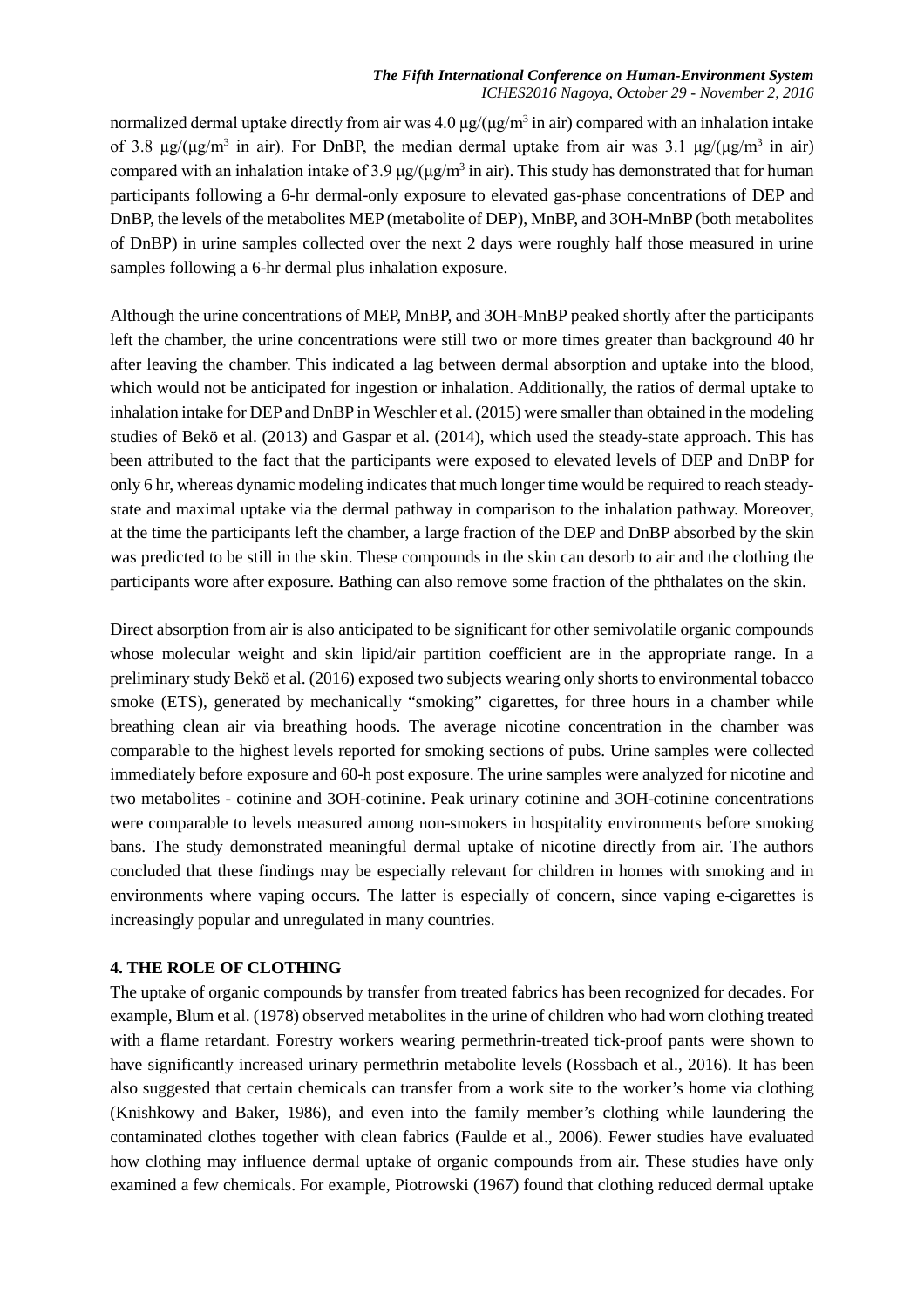of airborne nitrobenzene by about 20-30% but had no observable effect on phenol absorption.

To assess the influence of clothing on dermal uptake of semi-volatile organic compounds (SVOCs) from air, Morrison et al. (2016a) measured uptake of selected airborne phthalates for an individual wearing clean clothes or air-exposed clothes and compared these results with dermal uptake for bare-skinned individuals under otherwise identical experimental conditions. An individual was exposed to known concentrations of DEP and DnBP for 6 hours in a climate chamber while breathing clean air through a breathing hood. Urinary metabolites of the two phthalates were measured. The individual wore either fresh clean cotton clothes or cotton clothes that had been exposed to the same chamber air concentrations for 9 days. When compared against the average results for bare-skinned participants (Weschler et al., 2015), clean clothes were protective, decreasing the uptake 3.2 to 5.6 times. Exposed clothes increased dermal uptake for DEP and DnBP by factors of 3.3 and 6.5, respectively. The authors concluded that wearing clothing that has adsorbed/absorbed indoor air pollutants can increase dermal uptake of SVOCs by substantial amounts relative to bare skin.

In a similar study Bekö et al. (2016) investigated the dermal uptake of nicotine from air while wearing clean cotton clothes or an identical set of clothes that included a shirt that had been exposed for five days to elevated nicotine levels. The subject was exposed to environmental tobacco smoke in an experimental chamber for three hours while breathing clean air from a breathing hood. Urine samples were collected for 24-h after the first exposure (clean clothes). The subject then entered the chamber for another three-hour exposure wearing the clothes including the contaminated shirt. Urine was collected for 60 hours. The urine samples were analyzed for nicotine and two metabolites - cotinine and 3OHcotinine. Clean clothes significantly reduced uptake relative to bare skin, but the excretion was greater than background levels. Nicotine absorbed was estimated to be about 20 µg (compared to 570 µg for the bare-skinned subjects). Substantially larger uptake, 80 µg, was observed when the subject wore a shirt previously exposed to nicotine.

# **5. MODELING DERMAL UPTAKE FROM AIR**

Weschler and Nazaroff (2012, 2014) developed a steady-state model of transdermal uptake of SVOCs from air and predicted that dermal uptake would be important for many indoor-relevant SVOCs. Gong et al. (2014) developed a transient model to predict dermal absorption of gas-phase chemicals via direct air-to-skin-to-blood transport under non-steady-state conditions. They showed that for time periods less than those required to reach steady state, a substantial amount of SVOC may reside in the skin before diffusing to the dermal capillaries or back out of the skin to air. The results further supported the fact that dermal intake can be comparable to or larger than inhalation intake for DEP, DiBP, DnBP, and BBzP. However, the Gong et al. model still overpredicted uptake when applied to the subjects of an actual experiment described in Weschler et al. (2015). To more accurately predict dynamic transdermal uptake of SVOCs, Morrison et al. (2016b) modified the Gong et al. model to include a layer of skin surface lipids (SSL). Addition of SSL increases the overall resistance to uptake of SVOCs from air but also allows for rapid transfer of SVOCs to sinks like clothing or clean air. This improved model predicted total uptake values that were consistent with the measured values. Simulations that included transfer of skin oil to clothing further improved model predictions.

#### **6. POTENTIAL HEALTH EFFECTS**

Absorption, distribution, and elimination of a chemical in the body may differ between the various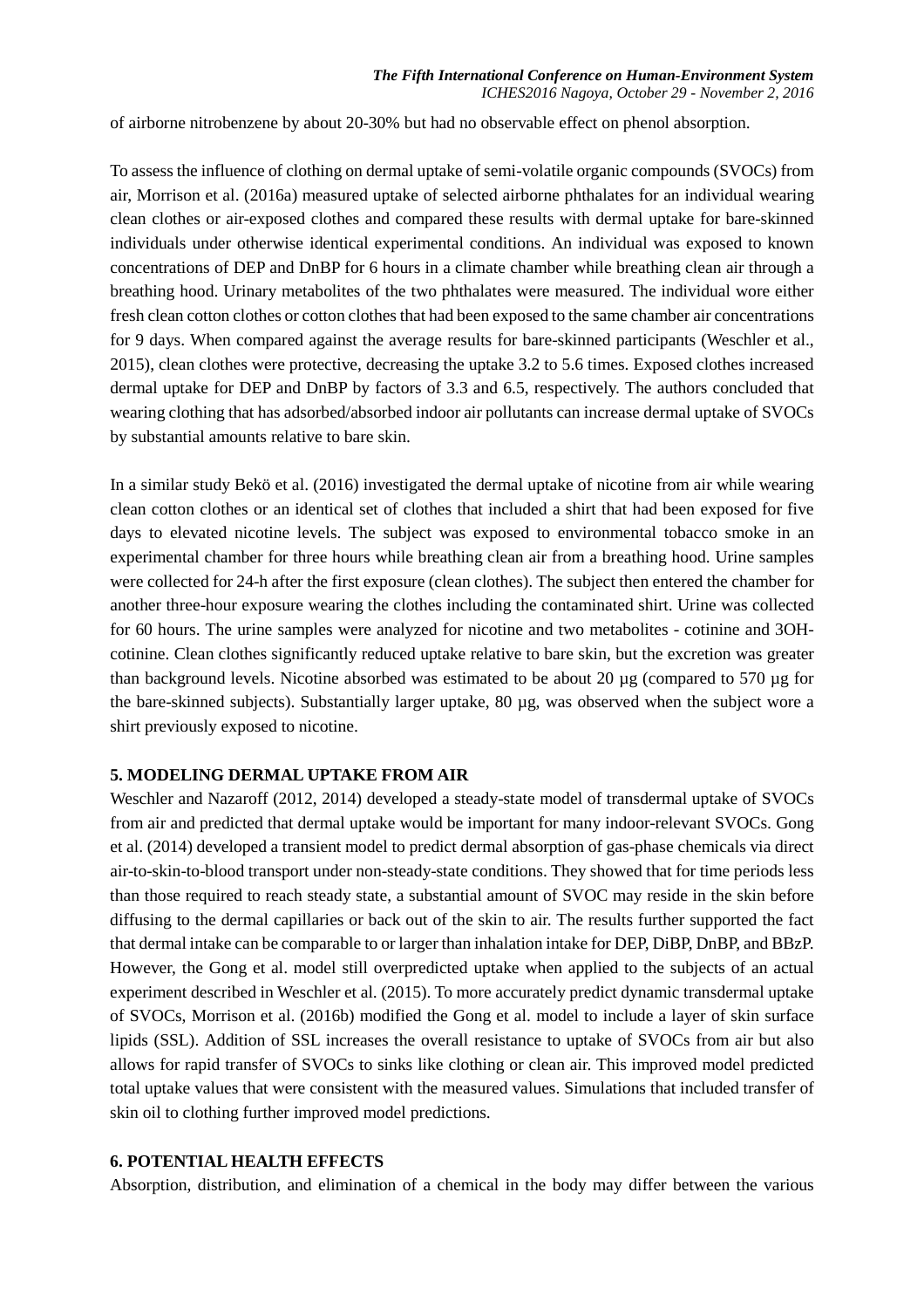### *The Fifth International Conference on Human-Environment System ICHES2016 Nagoya, October 29 - November 2, 2016*

exposure pathways (Needham et al., 2007). Ingested compounds pass through the intestines and liver before entering the blood. Inhaled contaminants first pass through the lungs where they may be transferred directly to capillary blood. Chemicals penetrating the skin can directly enter the blood. However, they are first absorbed at the surface of the stratum corneum, they diffuse through the cell layers, entering the viable epidermis, then the papillary dermis and then reaching the capillary. Therefore the half-life of contaminants for these routes are different (Nomiyama et al., 2000). Moreover, for nominally comparable exposures, the resulting biologically effective dose to various organs can differ between exposure routes. Mielke et al. (2011) modeled the concentration of bisphenol-A in the liver and kidney from a given oral or identical dermal dose. For oral intake, about two times higher peak concentrations were obtained in the liver, compared to kidney. Peak concentrations were however about an order of magnitude higher in the kidney compared to liver after an identical dermal dose. In the liver, exposure (area under the curve) by the oral route was two-fold higher and peak concentrations 10 times higher than after dermal exposure.

Exposure assessment is often based on the concentration of a compound or its metabolites in a biological matrix, most often urine or blood. The intake of a compound can be estimated from these concentrations if information on its metabolism and elimination is available. However, concentrations of a compound or its metabolites obtained from biomonitoring represent the total intake, irrespective of the exposure pathway. If a given pathway (e.g. diet) overwhelmingly dominates total exposure, then urinary metabolite concentrations or the estimated total intake could fail to reveal an association between the fraction entering the body through a different exposure pathway and the development of a disease. Understanding the contribution of each pathway to the total intake may well be important from a healtheffects perspective. However, the relationship between dermal uptake of SVOCs from air and health effects has not been studied. Moreover, current exposure limit values are mainly based on oral intake. Limit values for intake via other pathways do not exist for SVOCs typically present in indoor air.

Studies that use intakes back-calculated from urinary metabolite concentrations rely on the often limited information on metabolism and elimination of a given compound. For example, the number of controlled studies on the metabolism of phthalates in humans is small (Koch et al., 2005). Different urinary excretion factors (the fraction of an administered dose excreted in urine) are reported in the literature. For some of the phthalates, these factors have been obtained from studies with only a few adult volunteers. The urinary excretion factors have been determined from excretion over a short time period after controlled oral administration. Studies assume that the fraction of a given phthalate excreted in urine is identical for all exposure pathways. Whether the fraction excreted after inhalation or dermal absorption is the same as that following ingestion (the only pathway studied until now) is currently not known. This is the case for most of the common indoor SVOCs.

Bekö et al. (2015) examined the associations between phthalate exposure indicators (mass fractions in dust from children's homes and daycares, metabolites in urine, and estimated daily indoor intakes from dust ingestion, inhalation and dermal absorption) and allergic sensitization in a large group of 3-5 year old children: 300 random controls and 200 cases with asthma, rhinoconjunctivitis or atopic dermatitis. Among children with disease, there were significant positive associations between non-dietary exposures to DnBP, BBzP and DEHP in the indoor environment (mass fractions in dust or daily indoor intake fractions from dust ingestion, inhalation or dermal absorption) and allergic sensitization. Some exposure pathways were more strongly associated with sensitization than others. No significant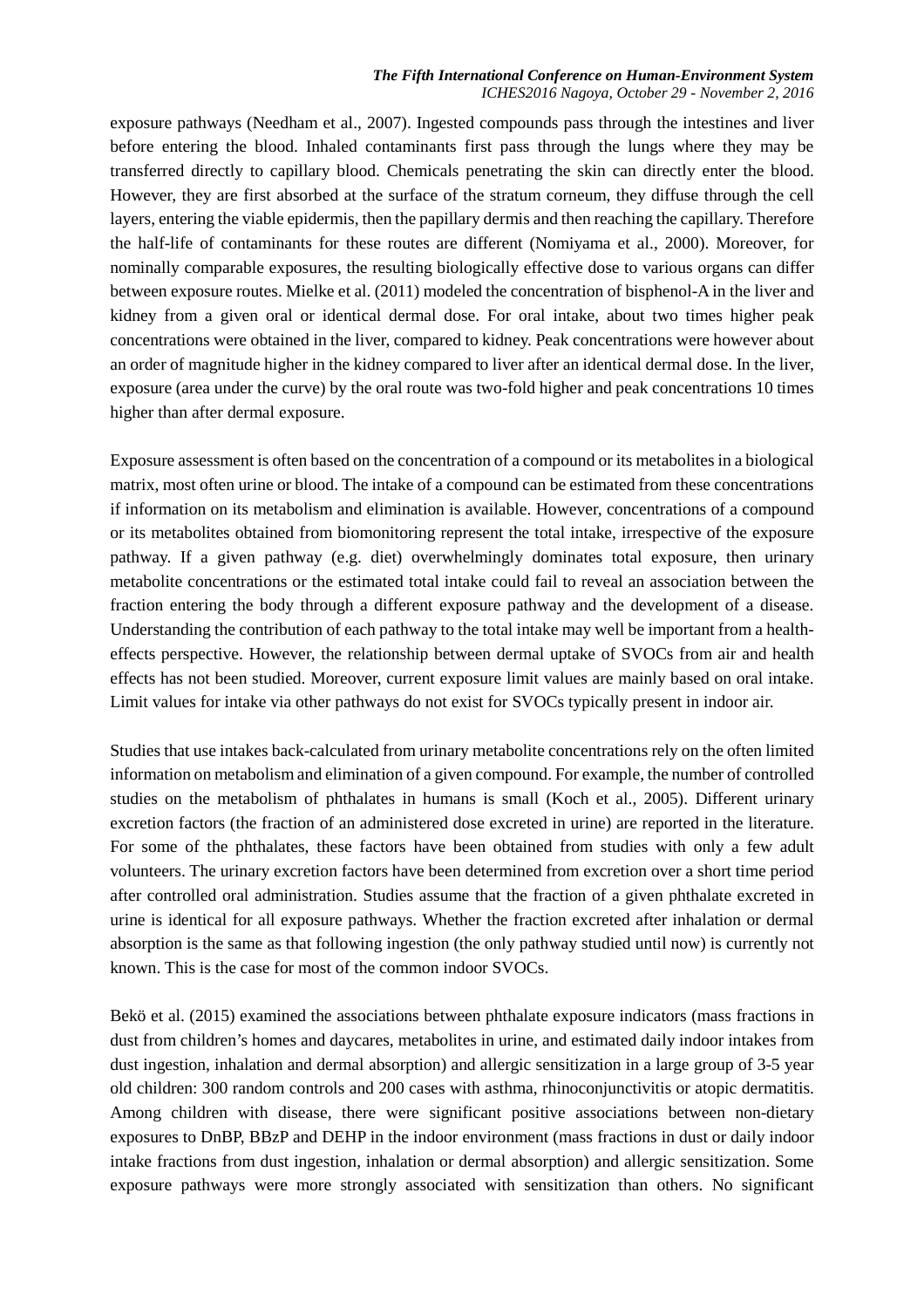associations were observed between phthalate metabolites in urine, which reflected total exposure (diet as well as indoor pathways), and allergic sensitization. To our knowledge this is the only study investigating the link between phthalate exposure via different pathways and health effects. The results therefore warrant confirmation.

Another study that deserves attention looked at the association between filaggrin deficiency and urinary phthalate metabolites (Joensen et al., 2014). Filaggrin is an epidermal protein that is crucial for skin barrier function. Filaggrin deficiency due to the presence of one or more loss-of-function variants in the filaggrin gene is observed in approximately 10% of lightly pigmented Europeans and in a slightly lower proportion of Asians. Permeation of allergens seems to be increased in filaggrin-depleted skin and an increased risk of atopic dermatitis, asthma, rhinitis has been observed. The study found that carriers of such filaggrin variants had significantly higher urinary concentrations of several phthalate metabolites, including a 33% higher concentration of MnBP. The authors concluded that a likely explanation is increased transepidermal absorption. Transdermal absorption of chemicals from air in populations with filaggrin loss-of-function variants in the filaggrin gene warrant further attention.

# **7. CONCLUSION**

There is a need to better understand this potentially very important exposure pathway. It is an area that has received little attention. The field of dermal exposure to SVOCs is however gaining awareness internationally. Significantly more research is needed before we can fully understand the metabolism, elimination and health effects related the dermal uptake of commonly encountered semivolatile organic compounds in indoor air and thus appreciate the importance of this pathway. Increasing knowledge regarding this previously neglected pathway is anticipated to influence future policies (e.g., on building materials, e-cigarettes, use of personal care products, storage of clothing), ventilation strategies, air cleaning and other mitigation strategies in residential, educational, public and occupational settings.

## **8. REFERENCES**

- Bekö, G., Weschler, C.J., Langer, S., Callesen, M., Toftum, J., Clausen, G. 2013. Children's phthalate intakes and resultant cumulative exposures estimated from urine compared with estimates from dust ingestion, inhalation and dermal absorption in their homes and daycare centers. *PLoS ONE,*  8, 4, e62442.
- Bekö, G., Morrison, G., Weschler, C.J., Koch, H.M., Salthammer, T., Schripp, T., Toftum, J., Clausen, G. 2016. Measurements of dermal uptake of nicotine directly from air and clothing. Proceedings of Indoor Air 2016, Ghent, Belgium. Abstract No. 241.
- Bekö, G., Callesen, M., Weschler, C.J., Toftum, J., Langer, S., Sigsgaard, T., Høst, A., Jensen, T.K., Clausen, G. 2015. Phthalate exposure through different pathways and allergic sensitization in preschool children with asthma, allergic rhinoconjunctivitis and atopic dermatitis. Environmental Research, 137, 432-439.
- Blum, A., Gold, M.D., Ames, B.N., Jones, F.R., Hett, E.A., Dougherty, R.C., Horning, E.C., Dzidic, I., Carrol, D.I., Stillwell, R.N., Thenot, J-P. 1978. Children absorb tris-BP flame retardant from sleepwear: urine contains the mutagenic metabolite, 2,3-dibromopropanol. Science, 201, 1020– 1023.
- Dutkiewicz, T.; Piotrowski, J. 1961. Experimental investigations on the quantitative estimation of aniline absorption in man. Pure Appl. Chem., *3*, 319-324.
- Faulde, M.K., Uedelhoven, W.M., Malerius, M., Robbins, R.G. 2006. Factory-based permethrin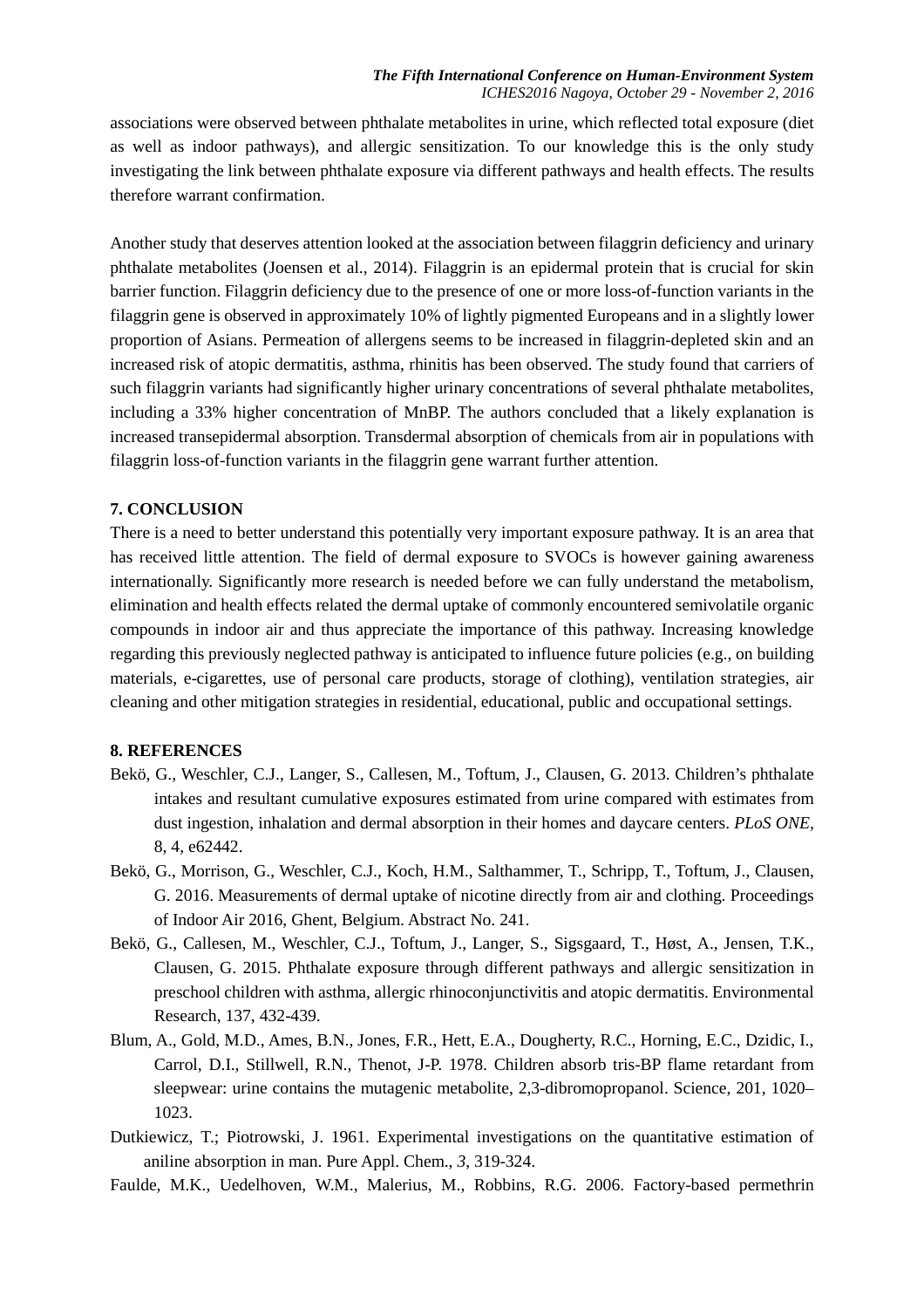impregnation of uniforms. residual activity against Aedes aegypti and Ixodes ricinus in battle dress uniforms worn under field conditions, and crosscontamination during the laundering and storage process. Mil Med, 171, 472–477.

- Fromme, H., Gruber, L., Schuster, R., Schlummer, M., Kiranoglu, M., Bolte, G., Völkel. W. 2013. Phthalate and di-(2-ethylhexyl) adipate (DEHA) intake by German infants based on the results of a duplicate diet study and biomonitoring data (INES 2). Food and Chemical Toxicol., 53,272-280.
- Gaspar, F.W., Castorina, R., Maddalena, R.L., Nishioka, M.G., Mckone, T.E. and Bradman, A. (2014) Phthalate exposure and risk assessment in California child care facilities, Environ. Sci. Technol., 48, 7593–7601.
- Gong, M., Zhang, Y., Weschler, C.J. 2014. Predicting dermal absorption of gas-phase chemicals: transient model development, evaluation, and application. Indoor Air, 24, 292–306.
- Gong, M., Weschler, CJ., Liu, L., Shen, H., Huang, L., Sundell, J., Zhang, Y. 2015. Phthalate metabolites in urine samples from Beijing children and correlations with phthalate levels in their handwipes. Indoor Air, 23, 572-581.
- Guo, Y., Kannan, K. 2011. Comparative assessment of human exposure to phthalate esters from house dust in China and the United States. Environmental Science and Technology, 45, 3788-3794.
- Janjua, N. R.; Mortensen, G. K.; Andersson, A.-M.; Kongshoj, B.; Skakkebaek, N. E.; Wulf, H. C. 2007. Systemic uptake of diethyl phthalate, dibutyl phthalate, and butyl paraben following whole-body topical application and reproductive and thyroid hormone levels in humans. Environ. Sci. Technol., 41, 5564-5570.
- Janjua, N. R.; Frederiksen, H.; Skakkebaek, N. E.; Wulf, H. C.; Andersson, A.-M. 2008. Urinary excretion of phthalates and paraben after repeated whole-body topical application in humans. Int. J. Androl., 31, 118-129.
- Joensen, U.N., Jørgensen, N., Meldgaard, M., Frederiksen, H., Andersson, A.-M., Menne, T., Johansen, J.D., Carlsen, B.C., Stender, S., Szecsi, P.B., Skakkebæk, N.E., Meyts, E.R., Thyssen, J.P. 2014. Associations of filaggrin gene loss-of-function variants with urinary phthalate metabolites and testicular function in young Danish men. Environ. Health Perspect. 122, 4, 345-350.
- Johanson, G., Boman, A. 1991. Percutaneous absorption of 2-butoxyethanol vapour in human subjects. British Journal of Industrial Medicine, 48, 11, 788-792.
- Jurewicz, J., Hanke, W. 2011. Exposure to phthalates: Reproductive outcome and children health. A review of epidemiological studies. International Journal of Occupational Medicine and Environmental Health, 24(2), 115 – 141.
- Kežić, S.; Mahieu, K.; Monster, A. C.; de Wolff, F. A. 1997. Dermal absorption of vaporous and liquid 2-methoxyethanol and 2-ethoxyethanol in volunteers. Occup. Environ. Med., 54, 38-43.
- Knishkowy, B., Baker, E.L. 1986. Transmission of Occupational Disease to Family Contacts. American Journal of Industrial Medicine, 9, 543-550.
- Koch, H.M., Lorber, M., Christensen, K.L.Y., Pälmke, C., Koslitz, S., Brüning, T.2013. Identifying sources of phthalate exposure with human biomonitoring: Results of a 48h fasting study with urine collection and personal activity patterns. International Journal of Hygiene and Environmental Health, 216, 672-681.
- Koch, H.M., Bolt, H.M., Preuss, R., Angerer, J. 2005. New metabolites of di(2-ethylhexyl)phthalate (DEHP) in human urine and serum after single oral doses of deuterium-labelled DEHP. Archives of Toxicology 79: 367–376.
- Mielke, H., Partosch, F., Gundert-Remy, U. 2011. The contribution of dermal exposure to the internal exposure of bisphenol A in man. Toxicology Letters, 204, 190-198.